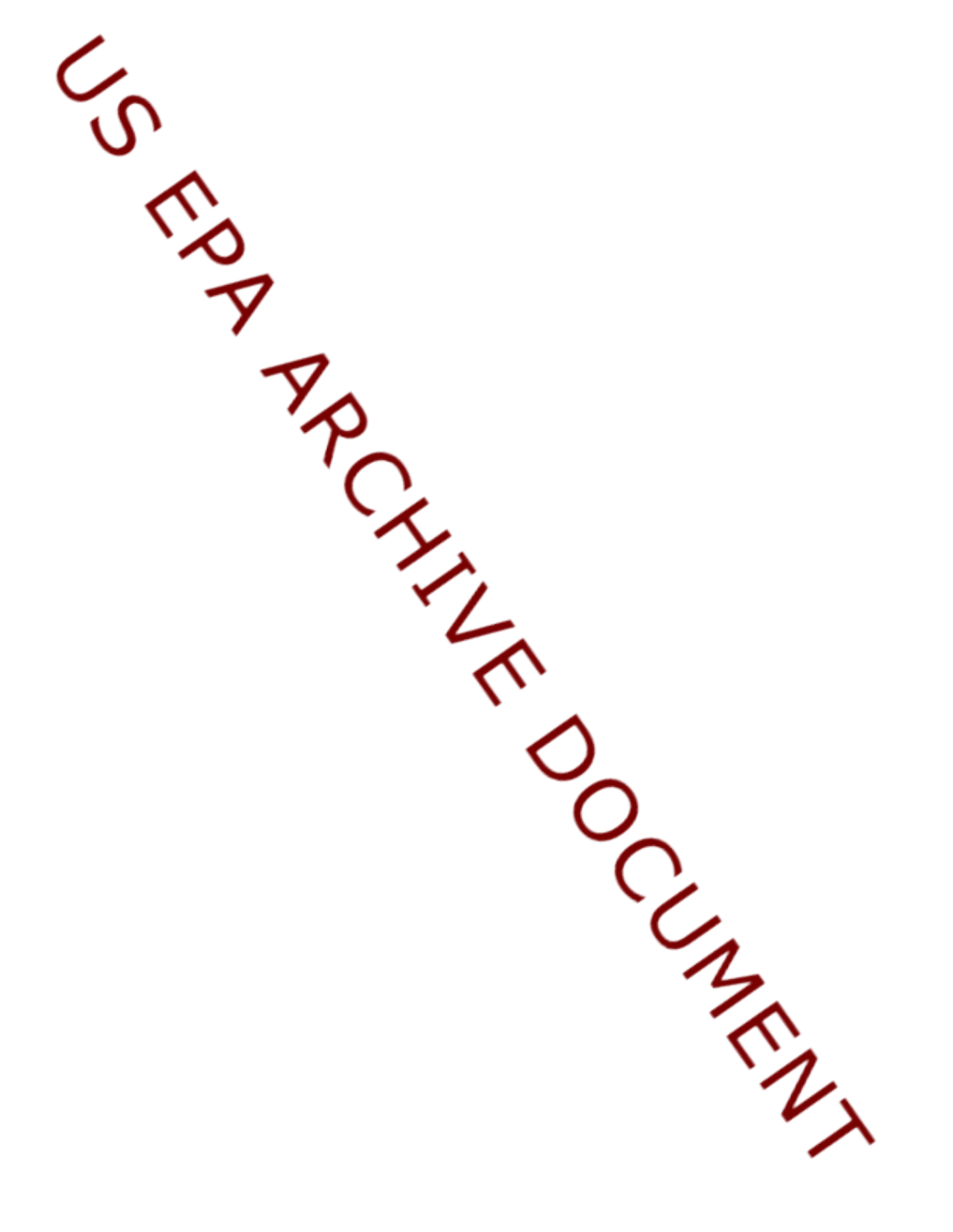

# **ETV Joint Verification Statement**

|                                      | <b>TECHNOLOGY TYPE: ON-LINE TURBIDIMETER</b>                                         |  |                     |
|--------------------------------------|--------------------------------------------------------------------------------------|--|---------------------|
| <b>APPLICATION:</b>                  | <b>MEASURING LOW TURBIDITY LEVELS</b>                                                |  |                     |
|                                      | <b>TECHNOLOGY NAME: CUS 31-W On-Line Turbidimeter</b>                                |  |                     |
| <b>COMPANY:</b>                      | Endress + Hauser Conducta GmbH + Co., Division USA                                   |  |                     |
| <b>ADDRESS:</b>                      | 2350 Endress Place                                                                   |  | PHONE: 317-535-7138 |
| <b>WEB SITE:</b><br>$E\text{-}MAIL:$ | Greenwood, Indiana 46143 FAX:<br>www.us.endress.com/<br>Marc.Buttmann@us.endress.com |  | 317-535-8498        |
|                                      | Hermann.Straub@conducta.endress.com                                                  |  |                     |

The U.S. Environmental Protection Agency (EPA) has created the Environmental Technology Verification (ETV) Program to facilitate the deployment of innovative or improved environmental technologies through performance verification and dissemination of information. The goal of the ETV Program is to further environmental protection by substantially accelerating the acceptance and use of improved and cost-effective technologies. ETV seeks to achieve this goal by providing high quality, peer-reviewed data on technology performance to those involved in the design, distribution, financing, permitting, purchase, and use of environmental technologies.

ETV works in partnership with recognized standards and testing organizations; stakeholder groups which consist of buyers, vendor organizations, and permitters; and with the full participation of individual technology developers. The program evaluates the performance of innovative technologies by developing test plans that are responsive to the needs of stakeholders, conducting field or laboratory tests (as appropriate), collecting and analyzing data, and preparing peer-reviewed reports. All evaluations are conducted in accordance with rigorous quality assurance protocols to ensure that data of known and adequate quality are generated and that the results are defensible.

The Advanced Monitoring Systems (AMS) program, one of 12 technology areas under ETV, is operated by Battelle in cooperation with EPA's National Exposure Research Laboratory. AMS has recently evaluated the performance of on-line turbidimeters for use in water treatment facilities. This verification statement provides a summary of the test results for the Liquisys CUS 31-W on-line turbidimeter.

## **VERIFICATION TEST DESCRIPTION**

The verification test described in this report was conducted by Battelle in the fall of 1999 on commercial on-line turbidimeters at the City of Columbus Water Division's Dublin Road Water Plant in Columbus, Ohio. The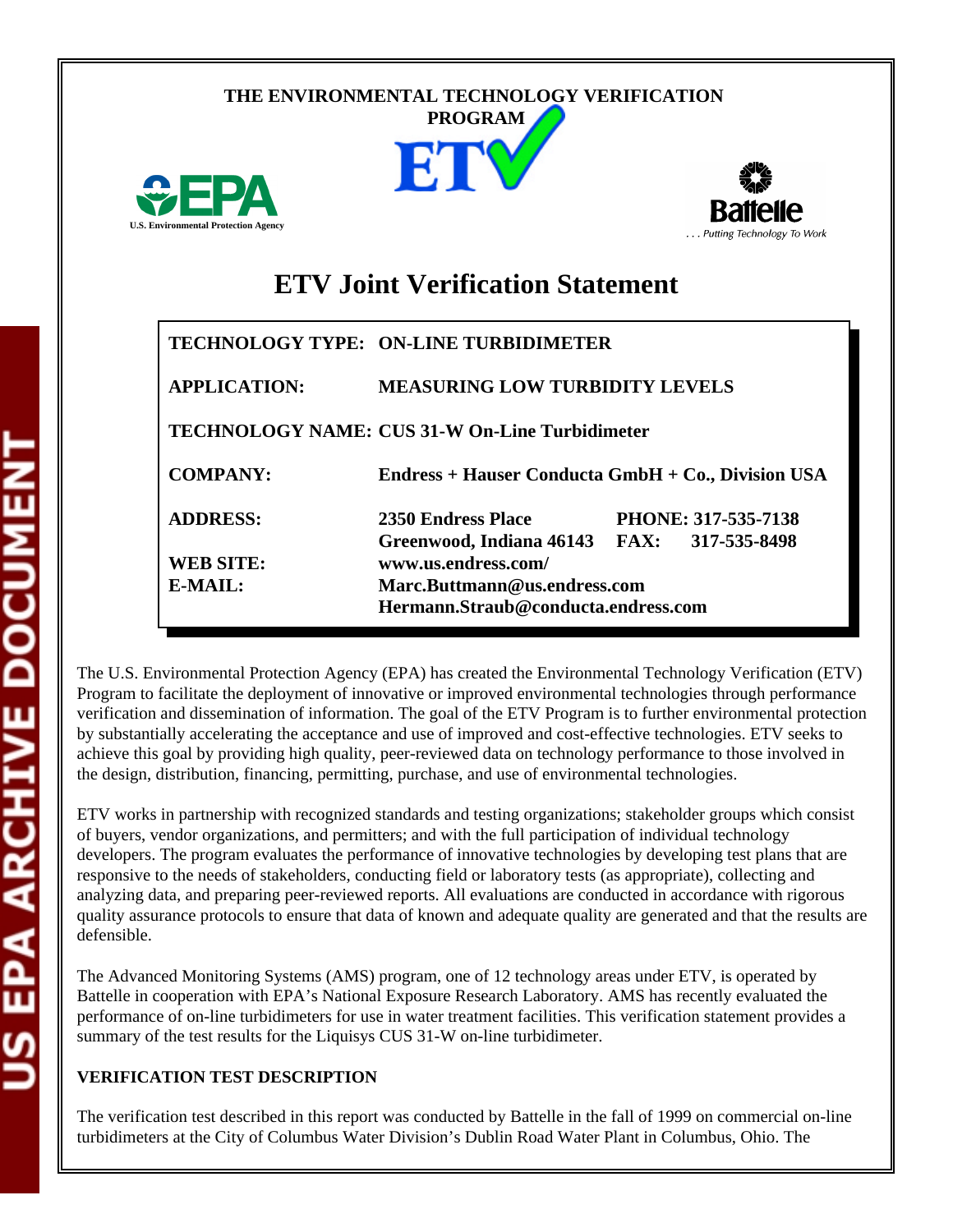verification test was conducted in two phases. An off-line phase challenged the turbidimeters with a series of prepared standards and other test solutions under controlled conditions, whereas an on-line phase assessed longterm performance under realistic conditions by monitoring a sample stream in a municipal water treatment plant. The on-line phase was intended to evaluate performance in continuous unattended monitoring over a low range of turbidity [i.e., 0.1 to 1 nephelometric turbidity unit (NTU)]. No attempt was made to determine the ultimate detection limits of the turbidimeters tested, which other studies have shown can be as low as 0.01 NTU.

In the off-line phase of testing, the linearity, accuracy, and precision of the Liquisys CUS 31-W turbidimeter were determined by comparing turbidity measurements on formazin solutions to reference measurements of the same solutions. By intentionally varying the water temperature, flow rate, and color of the sample solution, the effect of these parameters on the response of the Liquisys CUS 31-W turbidimeter was determined. In the on-line phase, a sample stream from a municipal water plant was continuously monitored by the Liquisys CUS 31-W turbidimeter for approximately four weeks. Results from this phase of testing were used to determine the accuracy in measuring real-world samples and the drift characteristics of the Liquisys CUS 31-W. Quality assurance (QA) oversight of verification testing was provided by independent Battelle QA staff, who conducted a technical systems audit, and a data audit on 10 percent of the test data.

The verification test relied upon two reference methods: ISO 7027, "Water Quality—Determination of Turbidity," and EPA Method 180.1, "Determination of Turbidity by Nephelometry." The Liquisys CUS 31-W turbidimeter is designed to conform to ISO 7027 requirements, and thus comparison of Liquisys CUS 31-W results to those from the ISO 7027 reference method was the primary means of verification. EPA Method 180.1 uses a different wavelength of light than the CUS 31-W (i.e., visible rather than infrared), and thus is not a directly equivalent method. However, EPA Method 180.1 is widely recognized in the U.S. by virtue of its status as one of the required methods for drinking water compliance measurements. Consequently, comparisons of the CUS 31-W results to Method 180.1 results were also made, and are presented as a secondary illustration of performance.

A cautionary note is in order regarding the verification test results. The Liquisys CUS 31-W turbidimeter was supplied for testing without a transformer to allow operation on 110V AC power. A commercial transformer was purchased instead for use in the verification testing. However, during the verification test, that transformer was found to cause substantial noise in the output signal of the Liquisys CUS 31-W (i.e., a periodic oscillation with a peak-to-peak amplitude of about 0.07 NTU and a period of about 2.5 minutes). Unfortunately, the proper transformer was not available until the verification tests were nearly completed, and it was not feasible to repeat the entire verification test. As a result, the Liquisys CUS 31-W operated throughout this verification test with a lessthan-optimal power supply system. The exact impact of this occurrence on verification results is unclear, but it is reasonable to view the performance reported here as being a worst-case result for the Liquisys CUS 31-W.

## **TECHNOLOGY DESCRIPTION**

The basic Liquisys CUS 31-W on-line turbidimeter, manufactured by Endress + Hauser, has a four-wire transmitter that provides measuring and alarm signaling functions in water/waste water applications. The sensor and transmitter are separate devices. The transmitter can be equipped with additional software and hardware modules for specific applications. The Liquisys CUS 31-W sensor uses the 90-degree scattered light method in the near-infrared range to measure turbidity. The sensor wiper has an adjustable cycle time from 1 to 999 seconds, and an adjustable interval time from 1 to 7,200 minutes, as well as an OFF state. The nominal operating temperature range is  $-5$  to  $+50^{\circ}$ C. In addition to turbidity, a temperature measurement signal is detected and transmitted. The Liquisys CUS 31-W turbidity range is 0 to 9999 NTU. Selectable units also include ppm, g/L, %, or % SS. The control unit has a two-line display that indicates the measured value and temperature at the same time. The Liquisys CUS 31-W turbidimeter's measuring wavelength is 880 nm, and the unit comes in a field or panelmounted housing. The sensor is factory calibrated, and an alarm indicates calibration errors. An on-site recalibration of the zero point based on a reference measurement can also be performed. Cleaning is automatically initiated in case of an alarm or limit violation. Up to four contacts can be used as limit contacts.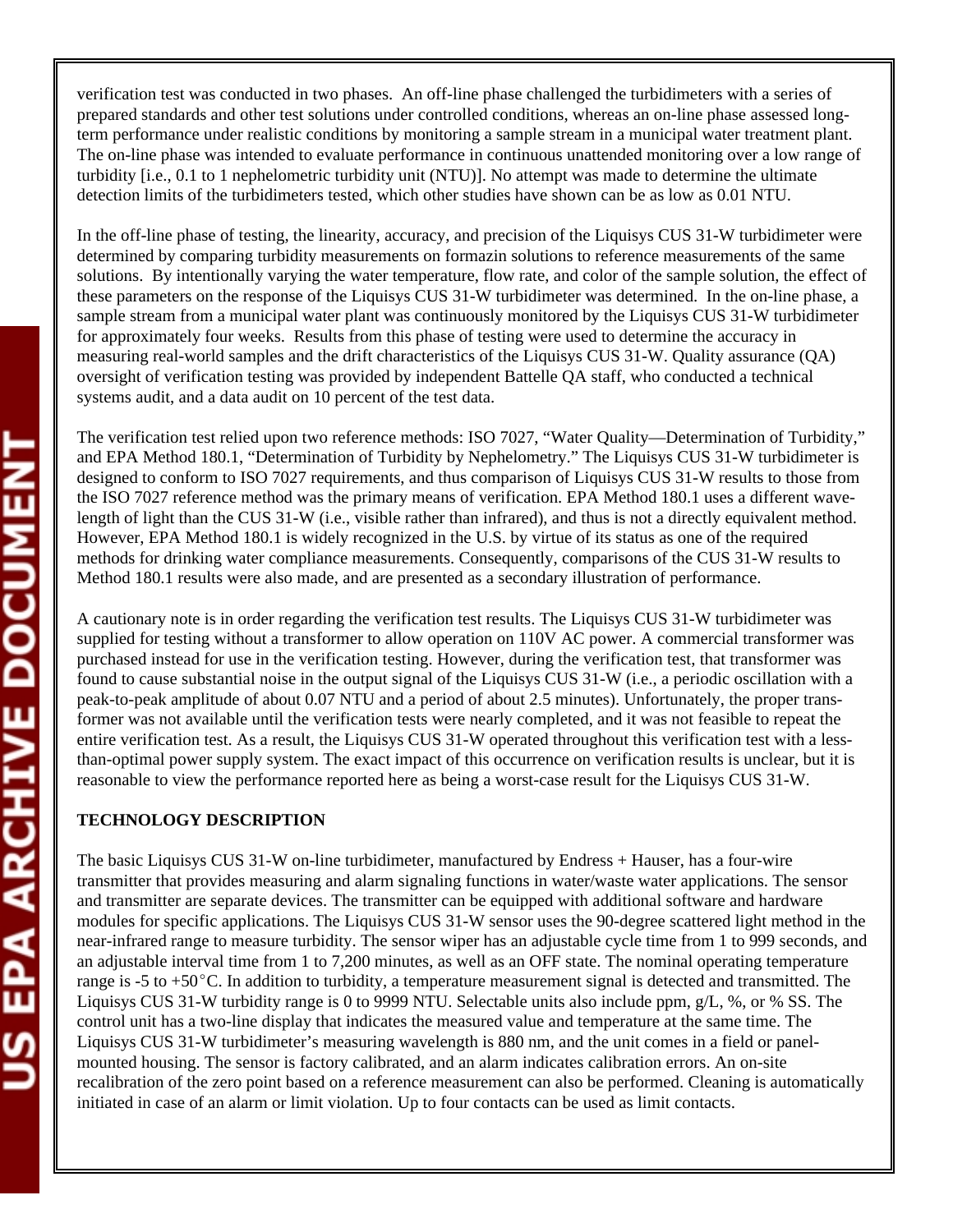### **VERIFICATION OF PERFORMANCE**

The following are summaries of key performance characteristics of the Liquisys CUS 31-W as verified by comparison to the ISO 7027 reference method. Secondary illustrations of performance relative to the EPA 180.1 method are also shown in the body of the report, and generally showed similar performance to that found in the verification comparisons.

As described above under Verification Test Description, the power transformer used with the CUS 31-W caused a periodic fluctuation in the output signal, with an amplitude of about 0.07 NTU. Thus these verification results were obtained under less than optimal conditions for operation of the CUS 31-W and should be considered worstcase results.

#### **Off-Line Testing**

**Linearity:** The Liquisys CUS 31-W responded linearly to turbidity in the tested range from 0.3 to 5 NTU. The slope of the response line for the Liquisys CUS 31-W turbidimeter was 1.06 relative to the ISO 7027 reference turbidimeter, with an  $r^2$  value of 0.9996, and an intercept of 0.09 NTU.

**Accuracy:** In measuring standard formazin solutions, the Liquisys CUS 31-W turbidimeter showed a positive bias relative to the ISO 7027 reference turbidimeter throughout the range from 0.3 to 5 NTU. The bias ranged from about 30% at 0.3 NTU to 7.6% at 5 NTU.

**Precision:** The Liquisys CUS 31-W exhibited comparable precision to that of the ISO 7027 reference turbidimeter over the turbidity range of 0.3 to 5 NTU measured in this verification test. The CUS 31-W precision ranged from 4.7% relative standard deviation (RSD) at 0.3 NTU to 0.7% RSD at 5 NTU.

**Water Temperature Effects:** At 0.3 NTU, increasing water temperature produced a decrease in CUS 31-W turbidity readings of 1.7% per degree C, relative to the ISO 7027 reference measurement. At 5 NTU, there was no statistically significant relation between turbidity readings and water temperature.

**Flow Rate:** The Liquisys CUS 31-W turbidimeter exhibited a decrease in turbidity readings with increasing flow rate of 9.1% per gpm, in the flow range of 0.45 to 1.8 gpm.

**Color:** At 5 NTU color had no significant effect on the response of the Liquisys CUS 31-W turbidimeter. At ~0.1 NTU, increasing color intensity caused an increase in the turbidity reading of ~0.5% per CU, relative to the reference turbidimeter.

## **On-Line Testing**

**Accuracy:** In reading the turbidity of treated, unfiltered water from a municipal drinking water plant, the Liquisys CUS 31-W turbidimeter consistently read higher than the ISO 7027 reference turbidimeter. The difference was observed over much of the four weeks of measurement of the water plant sample stream and was typically between 0.1 and 0.3 NTU. (A similar positive bias was observed with all the turbidimeters tested, possibly indicating a systematic bias in the reference turbidimeter readings on the plant water stream.). Calibration checks of the Liquisys CUS 31-W turbidimeter performed throughout the four weeks of on-line testing also indicated a positive bias with respect to the reference turbidimeter in reading a 0.5 NTU formazin solution. This bias ranged from 0.06 to 0.19 NTU, equivalent to about 12 to 35% of the corresponding reference turbidimeter readings.